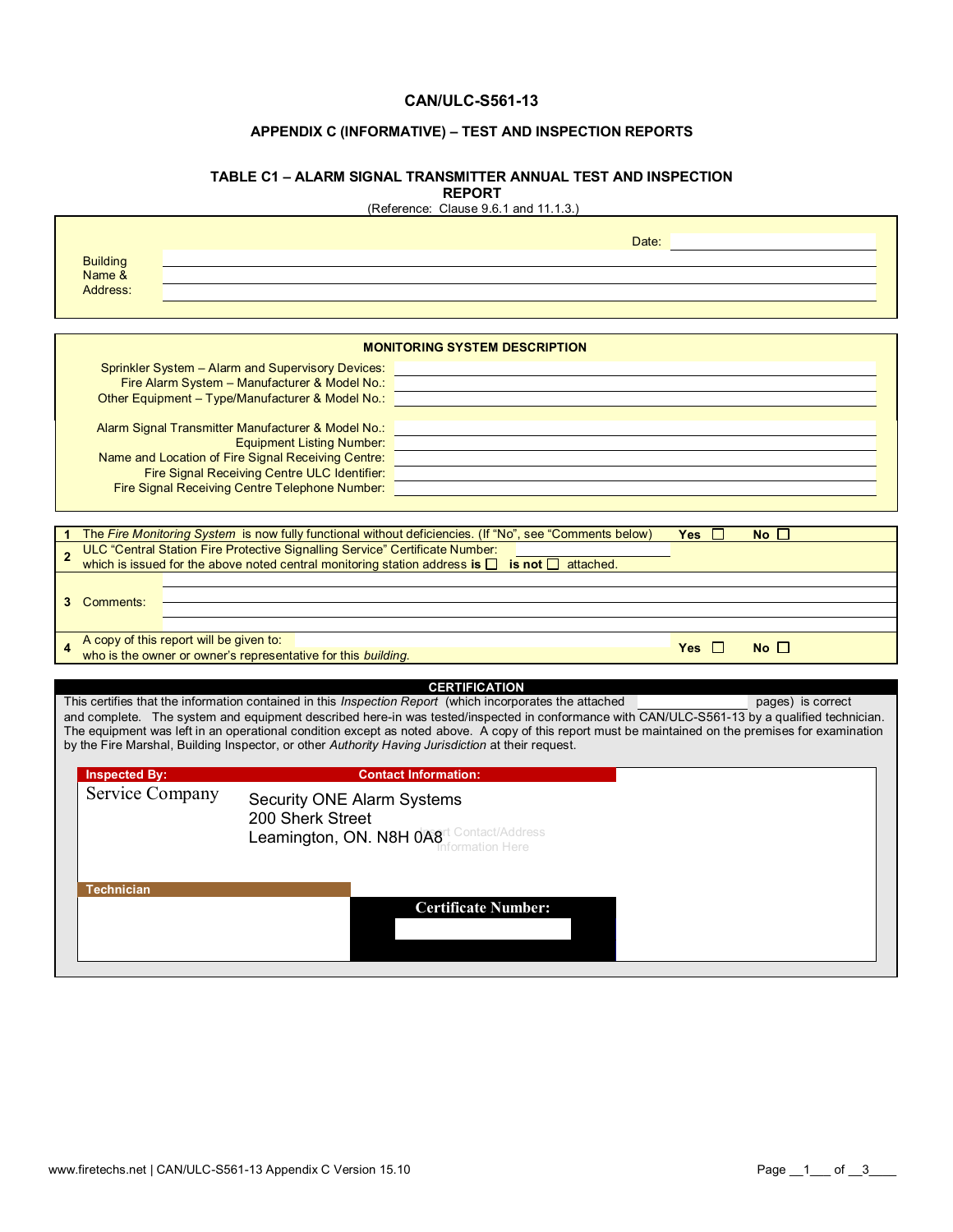## **C2 – TRANSMITTING UNIT TEST RECORD**

| <b>Building Name:</b><br><b>Address:</b><br>" $\check{ }$ " = Yes - Tested correctly "X" = No - Did not test correctly (NO answers are detailed in "Comments/Remarks")<br>" $NA$ " = Not applicable |                                                  |  |  |  |
|-----------------------------------------------------------------------------------------------------------------------------------------------------------------------------------------------------|--------------------------------------------------|--|--|--|
|                                                                                                                                                                                                     |                                                  |  |  |  |
|                                                                                                                                                                                                     |                                                  |  |  |  |
|                                                                                                                                                                                                     |                                                  |  |  |  |
| <b>C2 Transmitting Unit Test</b><br><b>C2 Power Supply Inspection</b>                                                                                                                               |                                                  |  |  |  |
| Fused in accordance with manufacturer's specifications?<br>Location:                                                                                                                                |                                                  |  |  |  |
| Power on visual indicator tested.                                                                                                                                                                   | Adequate to meet the requirements of the system? |  |  |  |
| C2 Emergency Power Supply Test & Inspection<br>Common visual trouble signal tested.                                                                                                                 |                                                  |  |  |  |
| Common audible trouble signal operates.<br>Location:                                                                                                                                                |                                                  |  |  |  |
| Main Power supply failure trouble signal operates.<br>Panel Number:                                                                                                                                 |                                                  |  |  |  |
| <b>Breaker/Disconnect Number:</b><br>Alarm signal operation.                                                                                                                                        |                                                  |  |  |  |
| Input circuit trouble operates.<br>Battery type and size (in AH):                                                                                                                                   |                                                  |  |  |  |
| Main power supply to emergency power supply operates.<br><b>Battery Voltages</b>                                                                                                                    |                                                  |  |  |  |
| <b>C2 Transmitting Unit Inspection</b><br><b>DC Volts</b><br>AC power on:                                                                                                                           |                                                  |  |  |  |
| AC power off:<br><b>DC Volts</b><br>Input circuit designations correctly identified in relation to                                                                                                  |                                                  |  |  |  |
| connected field devices?<br>AC power off (full alarm):<br><b>DC Volts</b>                                                                                                                           |                                                  |  |  |  |
| Plug-in components and modules properly secured and                                                                                                                                                 | <b>Battery Currents (Amperage)</b>               |  |  |  |
| DC mA<br>terminated?<br>AC power on:                                                                                                                                                                |                                                  |  |  |  |
| Designations for common control functions & indicators?<br>AC power off:<br>DC mA                                                                                                                   |                                                  |  |  |  |
| DC A<br>AC power off (full alarm):<br>Plug-in cables securely in place?                                                                                                                             |                                                  |  |  |  |
| Correctly sized to provide 24 hours stand-by & 30 □ or 120 □<br>Fused in accordance with manufacturer's specifications?                                                                             |                                                  |  |  |  |
| Clean and free of dust and dirt?<br>minutes alarm operation in accordance with BC Fire Code?                                                                                                        |                                                  |  |  |  |
| Input circuit alarm and supervisory operation including audible<br>Inspected for physical damage?                                                                                                   |                                                  |  |  |  |
| and visual indicator?<br>Terminals clean and tight?                                                                                                                                                 |                                                  |  |  |  |
| Batteries fused? YES $\Box$<br>$NO$ $\Box$<br>Control unit lock?                                                                                                                                    |                                                  |  |  |  |
| Termination points from wiring to field devices secure?<br>Adequately ventilated?                                                                                                                   |                                                  |  |  |  |
| Installation date:<br>Power & field wiring properly terminated to panel ground lug?                                                                                                                 |                                                  |  |  |  |
| Disconnection causes trouble signal?<br>Panel adequately grounded?                                                                                                                                  |                                                  |  |  |  |
| Battery is within the Manufacturer's rated life date code?<br>Dead-front panel(s) in place & as per manufacturer's spec?                                                                            |                                                  |  |  |  |
| Trouble condition at the emergency generator is indicated?<br>Record date, revision and version of Firmware & Software                                                                              |                                                  |  |  |  |
| Date:<br>Rev:<br>Version:                                                                                                                                                                           |                                                  |  |  |  |

# **C3 - Device Testing – Legend, Notes, and Comments**

| <b>Device</b> | <b>Description</b>                            | <b>Type</b> | <b>Model No.</b> |
|---------------|-----------------------------------------------|-------------|------------------|
| FS.           | Sprinkler flow switch (1)                     |             |                  |
| <b>FPS</b>    | Sprinkler flow pressure switch                |             |                  |
| <b>TS</b>     | Sprinkler valve supervisory tamper switch (2) |             |                  |
| <b>LA</b>     | Low air supervisory device (3)                |             |                  |
| LT.           | Low temperature supervisory device (4)        |             |                  |
| <b>LPS</b>    | Power loss supervisory device                 |             |                  |
| <b>AD</b>     | Other ancillary device (5)                    |             |                  |
| <b>FA</b>     | Fire alarm control panel                      |             |                  |

**Note 1: Time delay setting of water flow devices shall be recorded in the remarks column.** 

**Note 2: Sprinkler supervisory switches cause a supervisory condition to be annunciated but not an alarm.** 

**Note 3: Upper and lower pressure setting of supervisory devices should be recorded in the remarks column.** 

**Note 4: Low temperature setting should be recorded in the remarks column.** 

**Note 5: Identify Ancillary Device in the remarks column.**